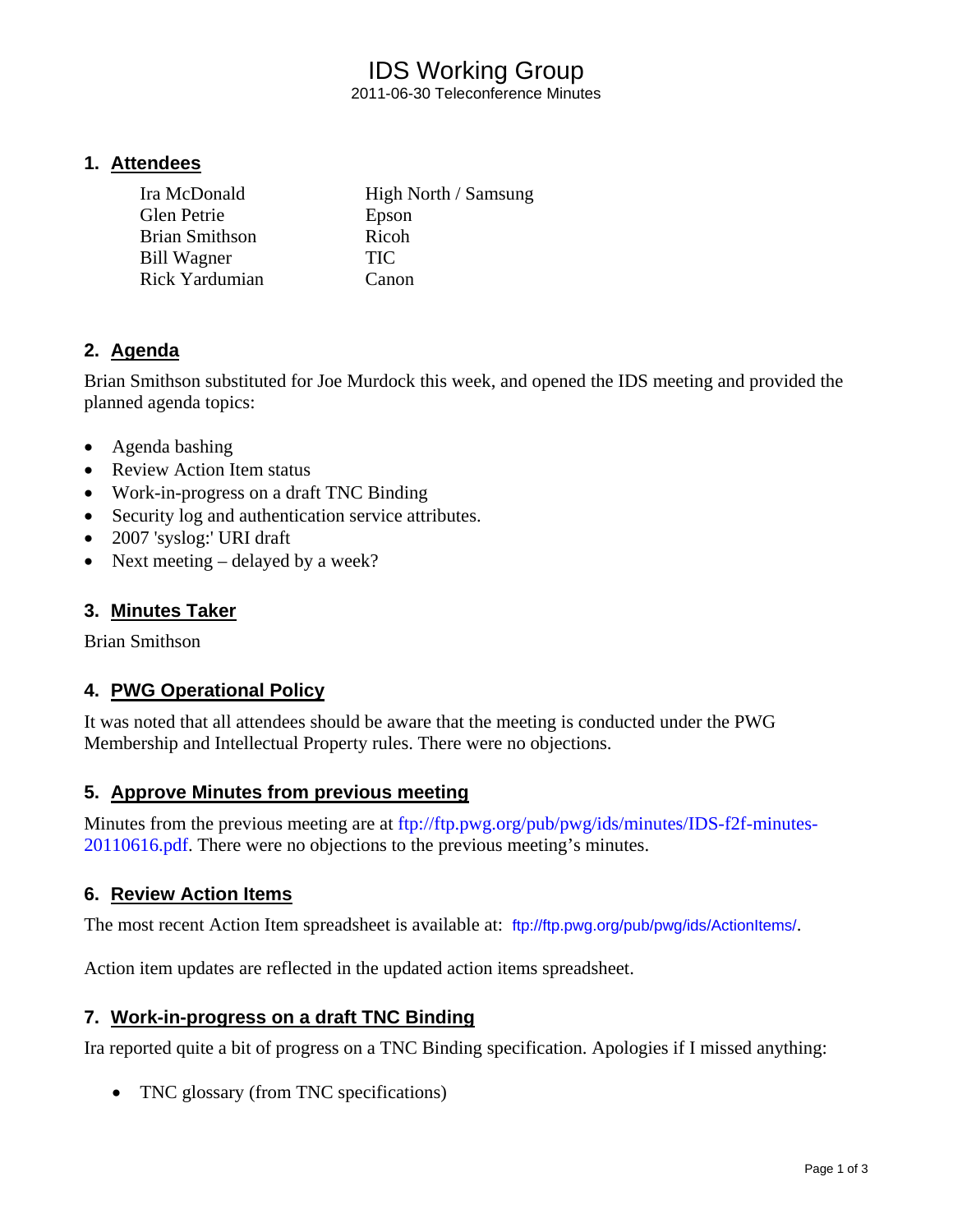## IDS Working Group

2011-06-30 Teleconference Minutes

- TNC Architecture (from TNC docs)
- TNC/NET PT, PA, and PB protocols are in process

Ira noted that TNC uses the IANA registry and encourages its use, which means that registered items can be used by TNC and/or NEA.

### **8. Security log and authentication service attributes**

Ira discussed the proposed new attributes with Steve Hanna and Paul Sangster:

- There is no "syslog:" URI scheme in place (see next topic for more detail).
- We could create a simple URI to indicate where logs are stored, but it would not include protocol information and may not be very useful as such.
- The only "AAA" URI scheme that exists is for DIAMETER. It might be extensible to also work for RADIUS, and maybe for TACACS+ (but Ira doubts that). It would not work for other schemes, like Kerberos or Active Directory.
- There is no abstract URI scheme for authentication services.
- Paul Sangster has suggested that it's an insurmountable problem it is too broad.

Ira's conclusion is that we should not add these attributes to HCD\_ATR. Brian agreed that it is not practical for IDS to create health attributes of general use, but instead focus on those attributes that are unique to HCDs and add general attributes if/when they become generally available.

Ira will post this to the IDS mailing list for wider discussion.

## **9. Syslog URI**

Ira discovered that an IETF draft for a "syslog:" URI scheme was created in 2007 by Eliot Lear (Cisco), but it wasn't taken further. Ira spoke with Eliot about it and Eliot said that he would continue the work if he had a committed co-editor to work with. It would be a lengthy project.

#### **10. Next meeting delayed by a week?**

Joe Murdock is largely unavailable for the next two weeks, and Brian has a conflict with the usual IDS meeting time slot for July 14. Bill said that we could use the July 21 slot for an IDS meeting, and so we decided that the next IDS telecom will be in three weeks from now, not two. Joe has indicated that he'd be available at that time.

## **11. Summary of New Action Items and Open Issues**

#### **11.1 New action items**

None.

#### **11.2 New issues**

None